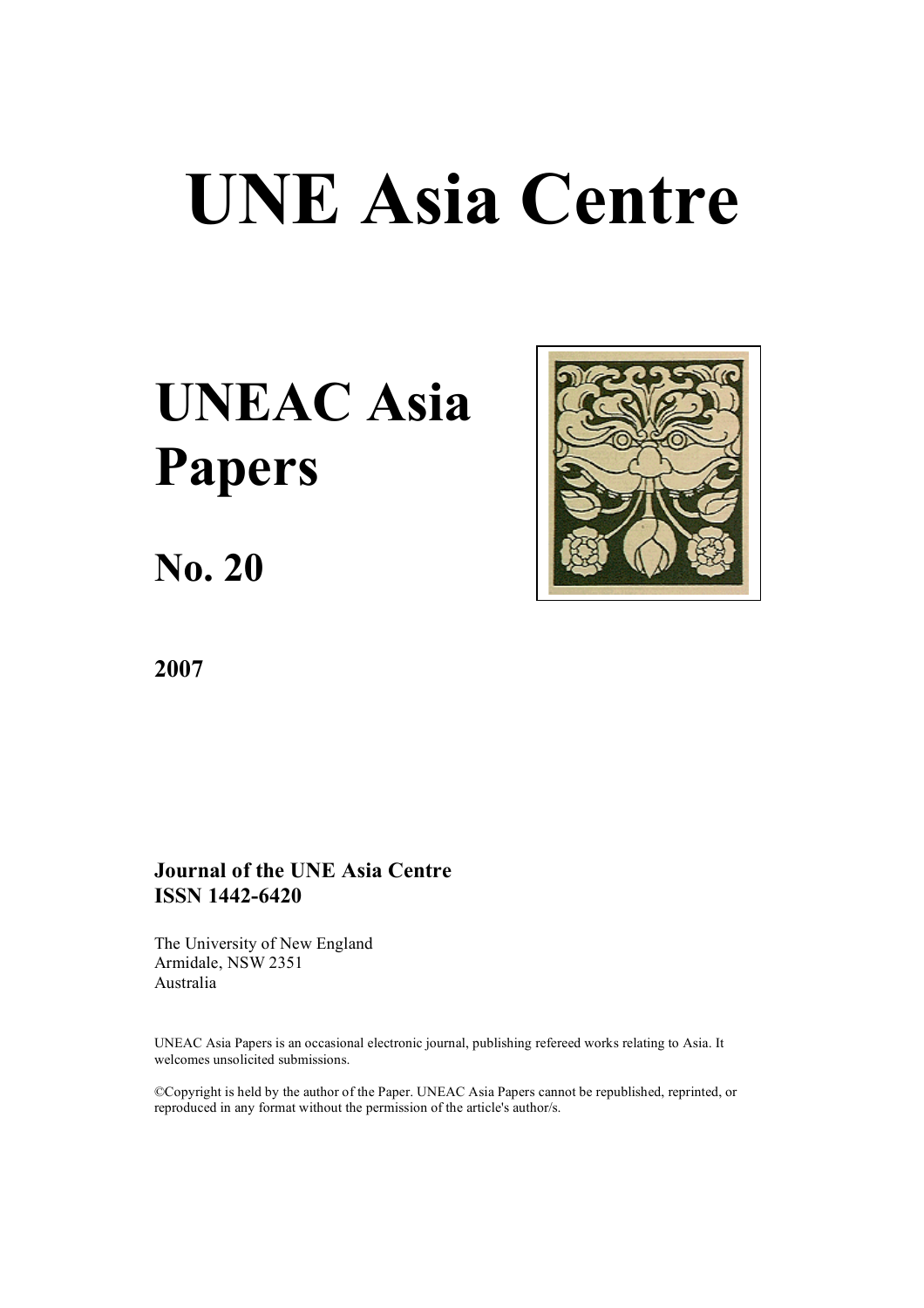# **Editorial Board**

Associate Professor Howard Brasted, Director, Asia Centre Adjunct Professor Ian Metcalfe, Deputy Director, Asia Centre Professor Amarjit Kaur, Faculty of Economics, Business and Law Assoc. Professor Geoffrey Hinch, Faculty of the Sciences Dr Andrew Brown, Faculty of Arts Dr Siri Gamage, Faculty of Education, Health and Professional Studies

**Editor of this issue:** Professor Ian Metcalfe, Deputy Director, Asia Centre.

# **Editorial Advisory Board**

Professor Malcolm Falkus, University of New England Professor Robert Hall, University of London Professor Brian Stoddart, La Trobe University Professor Richard Robison, Murdoch University Professor Prakash Kumar, National University of Singapore Dr Ken Jackson, University of Auckland, New Zealand

# **CONTENTS No. 20, 2007**

**Urmila Goel 'Indians in Germany' 1-8 The imagination of a community**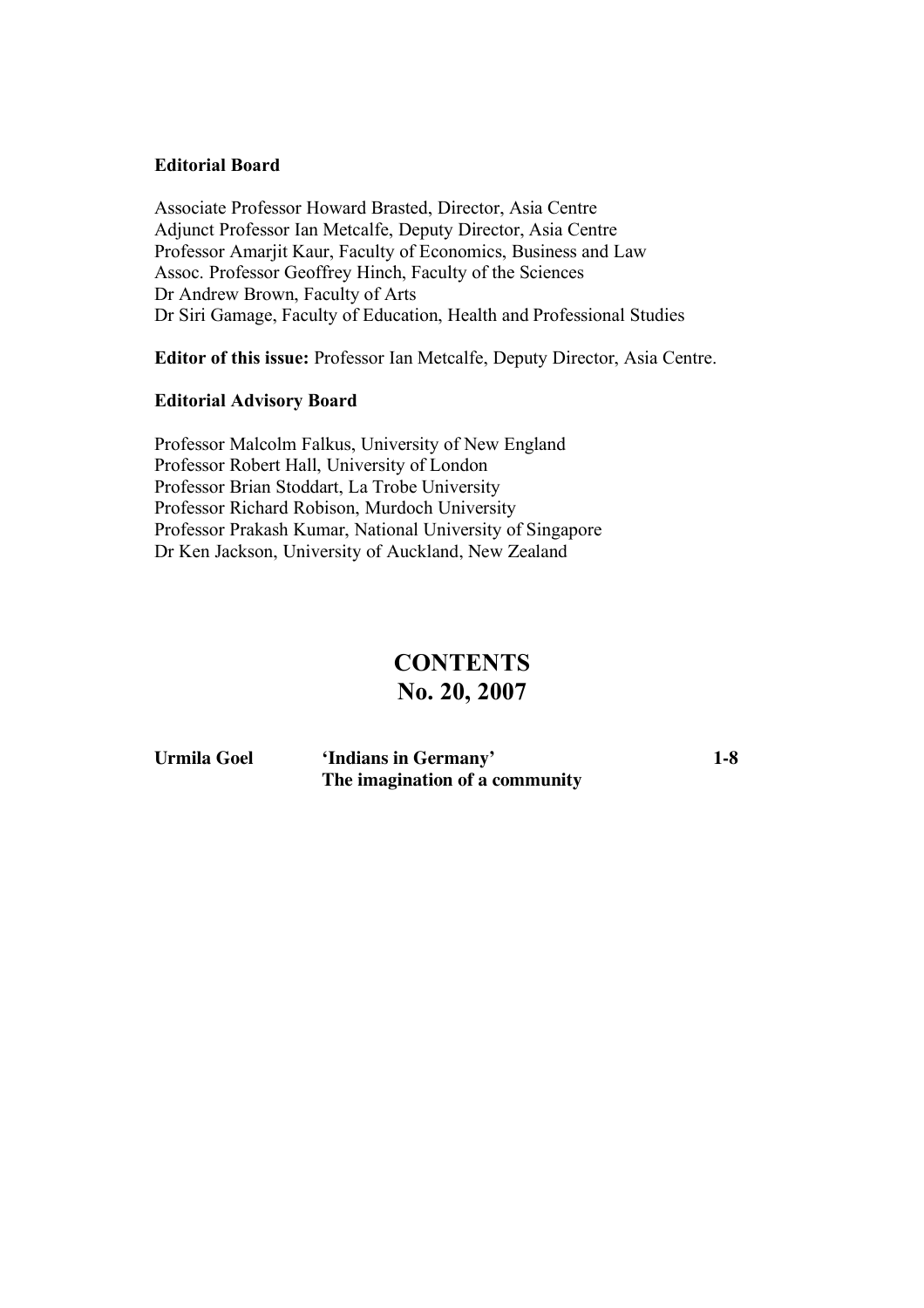# **'Indians in Germany' The imagination of a community**

**Urmila Goel** Visiting Fellow Asia Centre, University of New England Armidale NSW 2351 and Department of the History of Religions University of Bergen Øisteinsgate 3 5007 Bergen Norway Email: Urmila.Goel@krr.uib.no

## **Puzzled by 'Indians in Germany'**

The internet portal http://www.theinder.net calls itself the *"Indian Online Community"<sup>1</sup> .* In the interviews, which I conducted for my research project about this internet portal**<sup>2</sup>** , I was told much about the 'Indians in Germany' and how they form or should form a community. One of the founders of *theinder.net* told me in the interview that the main target group was the 'Indian community' in 'Germany' and when I asked what he means by that he specified: *"the Indians living in Germany and their children and grandchildren"<sup>3</sup> .* This is the most common definition I have come across, which is shared also by many 'Indian' associations and journals in 'Germany', by the 'Indian' government and embassy as well as by many international researchers on the 'Indian diaspora' (for example Brij Lal 2006). Together they establish 'Indians in Germany' not only as a category, but as a community, which belongs together and is linked to 'India'. It is a category, which influences individual selfdefinitions and interactions, which is used and mobilised for political purposes and which is the basis for research.

I am one of the many 'Indians of the second generation' in 'Germany', i.e. I was socialised in 'Germany' and am marked as an 'Indian' there, who at some stage started to consider herself as part of a bigger group of 'Indians' and wanted to know more about that. So in 1997 I started to do research on 'Indians in Germany', convinced that I would thus fill a gap in the international research on the 'Indian diaspora' (eg. R.K. Jain 1993, Roger Ballard 1994 and Peter van der Veer 1995). People understood what I was doing, willingly provided me with material and interviews, were interested in my results. There was a huge international literature on the topic on which I could found my analysis. I started to produce knowledge about 'Indians in Germany' (resulting for example in Christiane Brosius and Goel 2006 or Goel 2006b).

But quite soon I encountered the first major obstacle: Who is an 'Indian'? What seemed so easy on the outset, got increasingly difficult to define. What defines an 'Indian'? Citizenship, birth place, ancestors, 'culture', physiognomy, …? None of these – also in combinations - seemed convincing. Examples show the ambiguity of 'Indianness'. I myself was born with an 'Indian' citizenship, I have an 'Indian' name and my father was born and socialised in 'India'. This could qualify me as 'Indian', but my mother is marked as a 'German', I have been born and brought up in 'Germany', I know little about 'India'. Does this make me less 'Indian'? Can I still be 'Indian'? Am I 'German' as well? Is it possible to be 'Indian' and 'German' at the same time? And the multitude of belongingnesses is not restricted to two. A friend of my parents was born and socialised in 'Kenya', he

<sup>&</sup>lt;sup>1</sup> http://www.theinder.net/ (25.12.06)<br><sup>2</sup> The research project "The virtual second generation" was funded by the Volkswagen Stiftung. More information can be found on <u>http://www.urmila.de/forschung</u>.

<sup>&</sup>lt;sup>3</sup> The interviews were conducted in German, I anonymised and translated them for this article.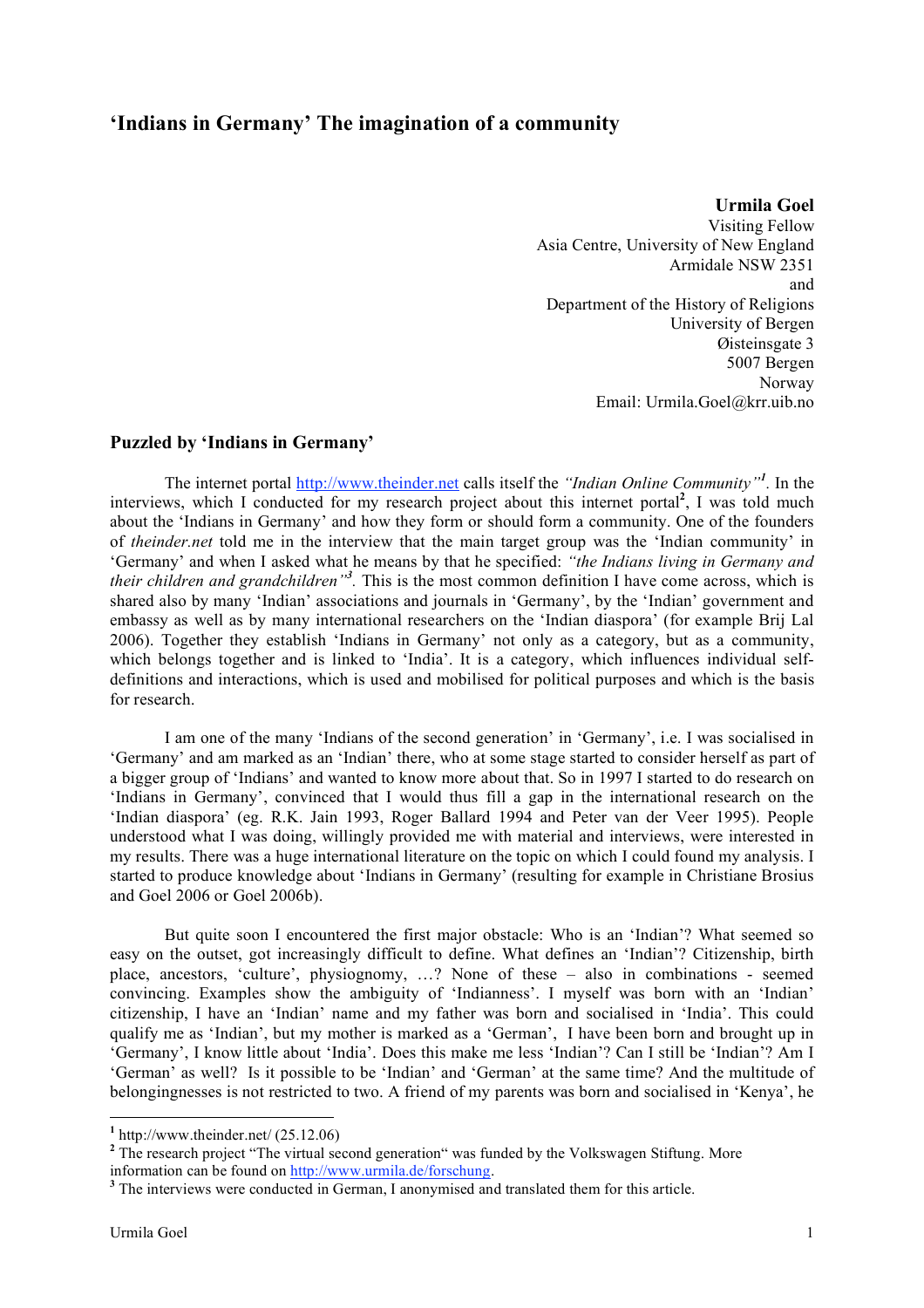had the 'British' citizenship, an 'Indian' name and relatives, married a woman marked as 'German' and settled down in 'Germany'. Are his children 'Indians'? Is it legitimate for a young 'German', who was adopted from 'Sri Lanka', to claim to be an 'Indian' (as he did in the interview with me)? How can we deal with the self-description as 'Indian' of young men in 'Germany', who were born in 'Afghanistan' and are Hindus? Who decides which claims are accepted and which are not? Who can legitimately define 'Indianness'? What are the unambiguous markers?

The essentialist notion of being 'Indian' by birth and this being unambiguous is continually contradicted by the lifes of individuals. This is captured by the constructivist theories of social identities, among others Richard Jenkins' (1997) concept of 'transactional ethnicity' as well as Frederik Barth's (1969) and Anthony Cohen's (1985) theorisations of 'ethnic' groups. 'Ethnic' identity according to them is not something natural but the outcome of social interactions. An 'Indian' identity in 'Germany' is developed through individuals being categorised as 'Indians' by others and this in a transactional process entering their self-definitions. Thus also persons, who for example were born in 'Germany' or have the German citizenship can become 'Indians', because they are ascribed 'Indian' ancestors (independent of whether they really have them or not).

Referring to Benedict Anderson's (1991) notion of the imagined community helps to further understand the development of an 'Indian community' in 'Germany'. Like 'ethnicity' also community is not something 'naturally' given. It develops through social interactions, interpellations and joint imagination. Thus an 'Indian community' can be imagined in 'Germany' without the individual 'Indians' knowing each other, being individually emotionally attached or acting collectively.

But while the constructivist theoretical approaches help in deconstructing essentialist notions of social identities, they can not answer all the questions which arose in the course of my research. Why do the transactional processes of constructing social identities lead to the development of an 'Indian' identity and not for example to that of a 'foreigner' or a class identity? What is a community beyond the joint imagination? What consequences has the imagination of communities? Which role do categories like 'Indians' and 'Indian community' play in 'German' society? How are power structures involved and what about racism? To find approaches to these questions I turned to theories of racism, in particular the works of Paul Mecheril (2003 and 2004). In this framework transactional processes, which create 'ethnic' identities, are understood as part of the racist structuring of the society, which constructs the other in order to secure the hegemonial power of the 'white'<sup>4</sup> people. 'Ethnic' identities are thus not only a social construction, but they are an arbitrary one. The markers chosen are not given by 'nature', but are rather motivated by the interests pursued by the categorisation. Thus the category of 'black' is developed in order to secure the power of those who define themselves as 'white'. The newly developing *Critical Whiteness Studies* in 'Germany', in particular Maureen Maisha Eggers et al (2005), analyse these structures and focus on the 'white' privileges thus secured.

Thus not only the construction of social identities is shown, but they are also deconstructed at the same time. Social identities exist because they are the outcome of social interactions, but they do not exist outside of these interactions. 'Indians in Germany' is not a meaningful category on its own, but it has real effects on people as soon as it is socially constructed. One of the consequences of these theoretical deliberations is that I am marking 'ethnic' constructions in my writing with inverted commas, in order to illustrate that they are ambiguous and not naturally given. Neither 'Indian' nor 'Germany' are terms which are self-evident, even though most people believe they are. The 'Afghan Hindu' has a different image of 'India' than the migrant from Delhi. The 'East Germans' are constantly reminded that 'West Germans' say 'Germany' and only think of 'West Germany'.

Communities just like social identities are constructed for certain purposes. They do not exist outside of these constructions. Rogers Brubaker's (2004 a and b as well as 2005) criticism of groupism

<sup>&</sup>lt;sup>4</sup> 'White' marks the social position of hegemonial power in a society structured by racism. Generally this position is unmarked and considered to be the norm. Naming the position as 'white' challenges this implicit norm. Compare the *Critical Whiteness Studies,* in Germany in particular Eggers et al (2005).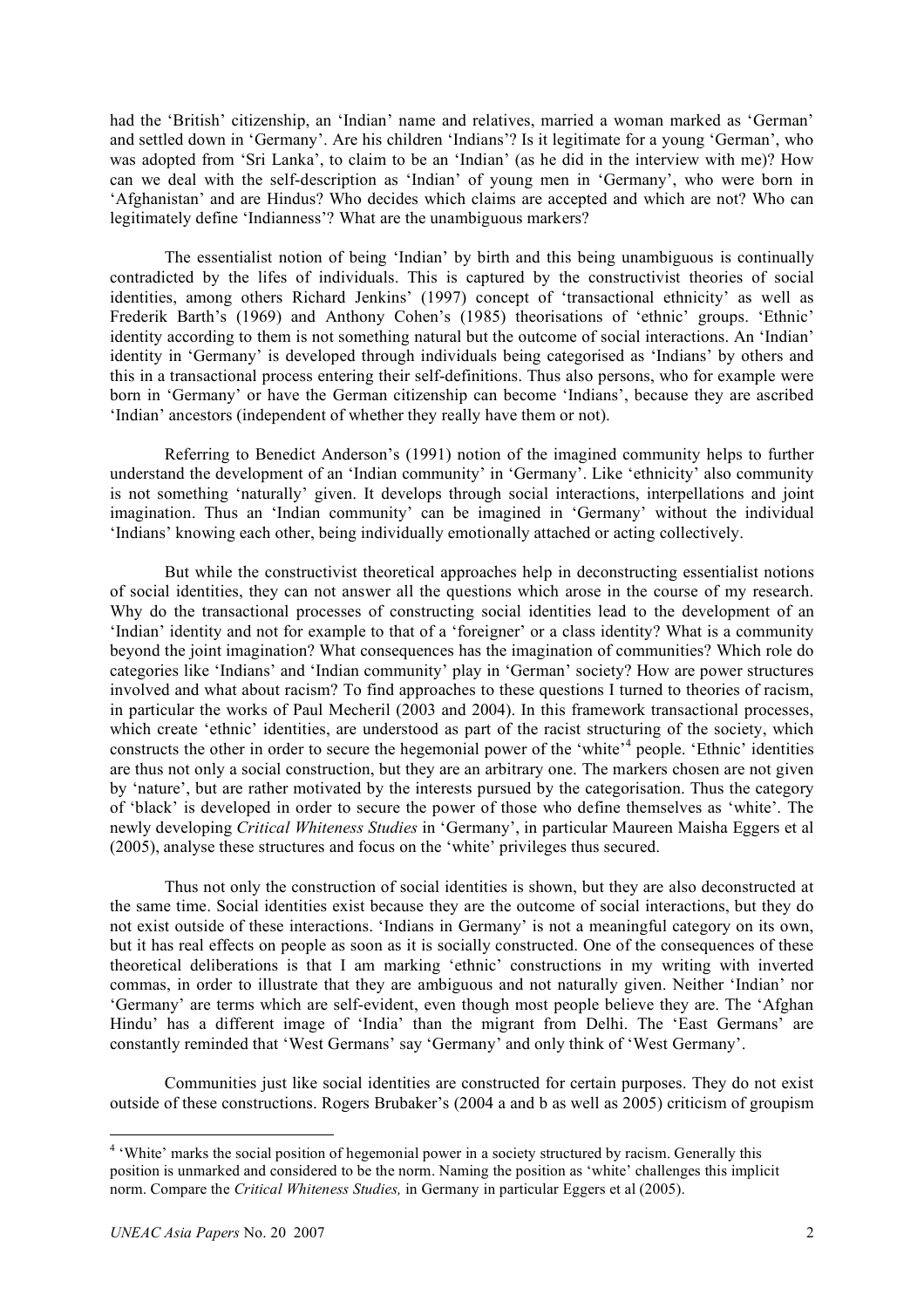and his argument that 'ethnicity' exists without 'ethnic groups' take account of this. His analysis will be further illustrated below.

Before, however, turning to the imagination of an 'Indian community' and its consequences, an inherent dilemma needs to be mentioned. Having deconstructed the idea of 'Indians in Germany' I can hardly write about them anymore under this heading. Doing so would reproduce the underlying essentialist and racist notions, would fix and stabilise the idea of 'Indians in Germany', thus obscuring it's construction and arbitrariness. I cannot provide a history of migration or statistics on 'Indians in Germany' without in the process of this constructing and stabilising this category and its underlying assumptions. Accordingly, in this article I will not provide any such information as the aim of this article is to shift the focus away from discussing 'Indians in Germany' towards analysing how and why this category has been developed and what its effects are. The article thus proposes a shift from assuming an (imagined) community towards the investigation of the processes and consequences of as well as the interests in the imagination of a community.<sup>5</sup>

# **Imagining an 'Indian community' and its consequences**

When I asked my interviewees what they meant by the term community, they often had difficulties in answering. On the one hand it was so natural to them, that a community existed, that they did not really understand why I was asking for an explanation. On the other hand it was difficult for them to explain to me what community meant beyond the fact that it encompassed all the 'Indians' living in 'Germany'. This lack of definition is common to most of the public discourses and much research. The term is in many cases applied without further defining it, it is taken for granted. When the meaning is discussed, for example in internet studies concerning virtual communities (see Nicola Döring 2003, 492-494), there is much disagreement about what constitutes a community. Most scholars go back to Ferdinand Tönnies' (1887) distinction between *Gemeinschaft* (community) and *Gesellschaft* (society), where the former is characterised as more 'natural' and emotionally closer than the latter, which is considered as more formalised. Döring (2003, 493) argues that community is linked to basic human needs of belongingness and cohesion. She accordingly uses the term as describing a group of people, who are linked though a particular socio-emotional relationship. From the literature and my own field observations it seems that the notion of community mostly is defined through a collective imagination (referring to Anderson's 1991 concept), a belief in shared communalities, a norm of belonging and not belonging, a definition of borders to others (compare Barth 1969 and Cohen 1985) as well as the idea of a collective identity and potential for collective practice (compare William Safran's 1991 definition of 'diaspora'). For 'Indians in Germany' this incorporates the assumption of a shared origin in 'India', the conviction to be different from others and seen as the basis for collective action.

I follow Brubaker's criticism of this notion of community. In particular he (2004a, 50-51) argues against what he calls groupism, which he defines as *"the tendency to treat ethnic groups, nations, and races as substantial entities to which interests and agency can be attributed."* In the course of this identities are reified "*as if they were internally homogenous, externally bounded groups, even unitary collective actors with common purposes."* Brubaker thus opposes "*the tendency to represent the social and cultural world as a multichrome mosaic of monochrome ethnic, racial, or cultural blocs."* The partition of the social world into bounded groups is considered by him (2004a, 52) as part of what he calls the 'ethnic commonsense', which he argues tends to essentialise and naturalise social identities and should thus rather be analysed than taken for granted. Brubaker (2004b, 53-54) argues that *"Ethnicity, race, and nation should be conceptualized not as substances or things or entities or organisms or collective individuals … but rather in relational, processual, dynamic, eventful and disaggregated terms."* Rather than focussing on identities Brubaker argues to look at practices and processes, in which these are made.

<sup>&</sup>lt;sup>5</sup> This article is founded on a presentation I gave at the Asia Centre of the University of New England in Armidale, Australia in November 2006 and the comments to it by my colleagues. I am grateful to the Asia Centre for inviting me as a visiting scholar to UNE and thus making not only this article possible.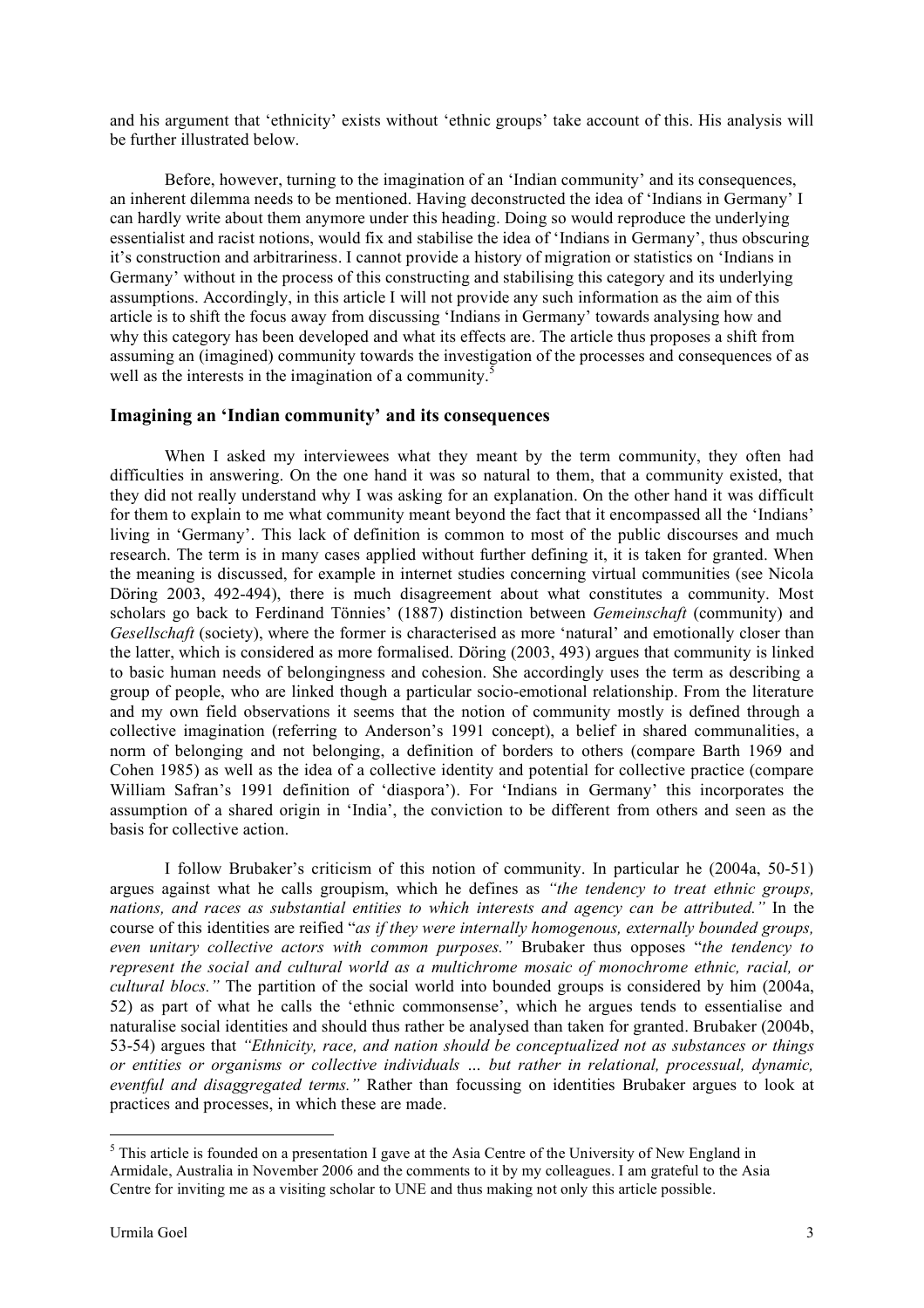Groupism in Burubaker's (2004a, 60-61) view has several problematic implications. It risks overethnicised and groupist interpretations, which obscure the interests and dynamics of individuals involved. It assumes groups where there might not be any. It allocates the power of definition to those who claim that there is a group. It takes the attention away from the development of a group and obscures intragroup mechanisms. He thus argues to rather analyse the claims and the motivation of those who claim groups. In the case of 'diaspora' he (2005, 12) suggests: *"To overcome this problem of groupism … we should think of diaspora not in substantialist terms as a bounded entity, but rather as a stance, a claim. We should think of diaspora in the first instance as a category of practice, and only then ask whether, and how, it can fruitfully be used as a category of analysis."* I follow Brubaker's criticism of imagining bounded communities and share his suggestion that one needs to focus on how this imagination is created, who is behind it and which purposes it fulfils.

Considering the 'Indians in Germany' the use of the term community evokes several concerns in me. Firstly, it focuses on a common 'origin' called 'India'. It thus suggest that an 'origin' is decisive in forming identity and that one needs to link oneself back to this 'origin'. It suggests that there is one 'natural' origin, which is unambigous and in this case is unambigously 'India' (for example in Lal 2006). This is assumed even if the ascribed 'origin' has been left long ago or if one can trace back a history of migration to many places between the so-called 'origin' and the current place of residence as is for example the case of the 'twice migrants', who migrated within the 'British empire' (see Ballard 1994). By assuming that the 'origin' of the ancestors is important, 'ethnic' identity is essentialised and made part of the 'nature' of individuals. Such a notion makes out of one of my interviewees, who was born in 'Nigeria', brought up in 'Germany', whose mother is 'German' and whose father's family migrated to 'Pakistan' at partition a 'Pakistani', ignoring all other socialisations and points of references she has as well her own self-positioning (compare Avtar Brah 1996). Secondly, the notion of community, as Brubaker among others has argued, tends to homogenise all those encompassed by the category. It assumes a commonness and common interests. This ignores not only that 'Indians in Germany' come from different parts of 'India', speak different languages, have different religions, follow different 'traditions' and belong to diverse 'castes', but also that their legal, economic and social statuses in 'Germany' differ, that they differ in gender, their motivation for migration and political positioning. It ignores differences between urban middle class Hindu male students, who came individually in the 1950s, female Christian nurses from rural Kerala, who were recruited in the 1960s, and male Sikh asylum seekers of the 1980s, who stayed legally, economically and socially marginalised (compare Goel 2006b). The notion of community assumes that being 'Indian' encompasses and nullifies all other differences. Doing so it negates the interdependencies of racism, heteronormativity and class differences (compare Jaya Sharma and Dipika Nath 2005). As the main speakers of the 'Indian community' are in general heterosexual able bodied men with a secure status, their claim for community tends to ignore the concerns of women, queers, people with bodily challenges and those in precarious legal, economic and social positions. 'Indianness' is taken as the only important aspect for mobilisation. The other issues are in many cases not only ignored but looked down on. For example, many 'Indians in Germany' despise asylum seekers and try to detach themselves as much as possible from these legally, socially and economically marginalised people. Lines of differences are thus further strengthened. Thirdly, the focus on the 'Indian community' reproduces the racist logic of establishing racialised persons as the others (compare Mecheril 2003 and Eggers et al 2005). By referring rather to the 'origin' than the place of residence of a person, by assuming a commonness among all 'Indians' the logic of 'Indians' being others and not belonging to 'Germany' is supported. By accepting that 'Indians' are different, the constructions of racialised identities and the mechanisms of exclusion are ignored. This makes it even harder to overcome the latter.

My own writing on 'Indians in Germany' has the same effect. By conforming to the idea that there is such a group as the 'Indians in Germany' and that they need to be dealt with as a special group, I support the idea. Those who are looking for information on the other, find it in my writing and thus are encouraged in thinking in these categories. My writing thus becomes part of 'German' exclusionary and 'Indian' nationalistic discourses. I have experienced this in being quoted by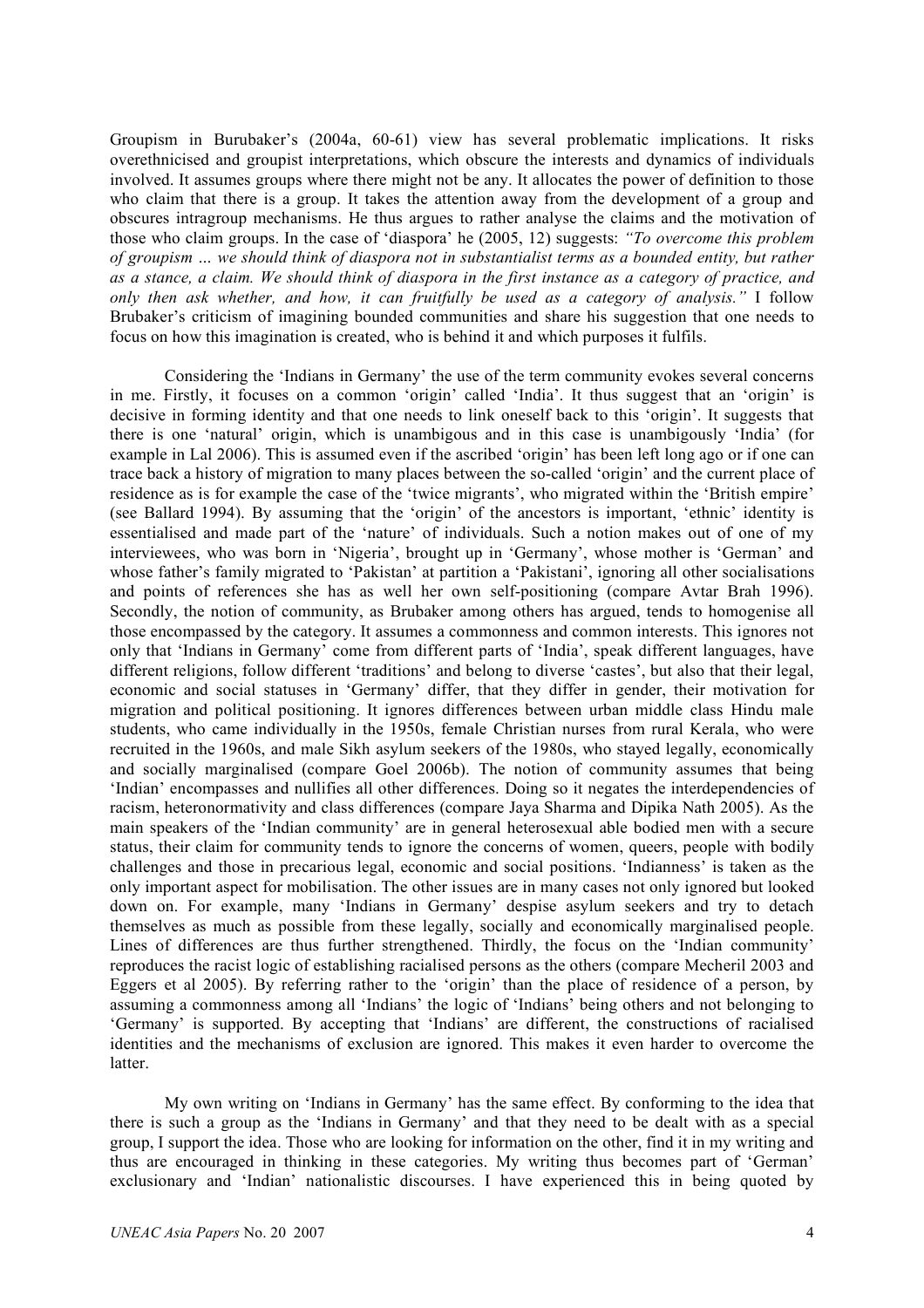'German' immigration authorities arguing for the refusal of all Sikh asylum applications (Werner Nadwornicek 2003) and in my contribution (Goel 2006b) to Lal (2006) being edited without my consent to be more patriotic and less critical. Even if I do not believe in the existence of an 'Indian community' I become through my writing and the reactions this evokes in my readers part of imagining an 'Indian community'.

### **Reasons for imagining an 'Indian community'**

The consequence of this dilemma, however, cannot be not to write anymore. If so many people are interested in 'Indians in Germany' and imagine an 'Indian community' there must be reasons for doing so and these should be analysed. Doing so it has to be taken account of the fact that there will be many reasons by different agents. In particular the persons, who consider themselves as part of the (imagined) community, will have different reasons for doing so than those who use the claim for accessing resources and from those who construct the other in order to secure their own hegemonial position. In the following I will first discuss some potential reasons of those, who identify themselves as part of the 'Indian community' in 'Germany', and will then briefly turn to the others.

When I started to do research on 'Indians in Germany' I had the idea that I was researching about a category to which I myself belong. I felt a need to know more about it, because it seemed to be part of me and I was somehow part of it. Researching about it meant dealing with myself, my family and in particular my ascribed 'roots'. 'Indians of the second generation' are regularly ascribed as 'Indians'. On the basis of social and physiognomic markers, such as parents, names, place of birth or colour of hair, it is declared that they cannot be 'Germans', have their 'origin' somewhere else and are really 'Indians'. This ascription occurs both on the side of the 'white German' public as well as through 'Indian' relatives. Mecheril (2003) considers this an experience of double othering in 'Germany'. As the 'Indians of the second generation' are socialised in 'Germany' he categorises them as 'Germans'. They are 'Germans' because they have lived, live and will live in 'Germany'. But they are not accepted as 'Germans' and thus become what Mecheril terms 'Other Germans'. He argues that 'Other Germans' belong at the same time to several (seemingly respectively exclusive) contexts, which are framed in the notions of 'nation', 'ethnicity' and 'culture'. But as the nation state and the racist logic are build on the assumption that there exist bounded and distinct communities and that any person can belong to only one context, this multiple belongingness cannot be accepted. In the logic of univocal belongingness the multiple is necessarily monstrous as it unites the ununitable. 'Other Germans' experiencing multiple belongingness are thus in a precarious situation. If they insist on it, they will face continual refusal and othering. If they accept, that they can belong only to one context, they have to negate their other belongingnesses. To feel comfortable within the logic of univocal belongingness, a logic in which also the 'Other Germans' were socialised, it is necessary to adopt a belongingness, which is not permanently refused. 'Indians of the second generation' in 'Germany' experience on a daily basis that they are not considered as unquestioned 'Germans' (compare Mecheril 2003 and Mareile Paske 2006). As Santina Battaglia (1995) has shown seemingly innocent questions about the ascribed 'origin' play a major part in this daily othering. If thus unquestioned belongingness to 'Germany' is not attainable, it makes sense to turn to 'India' for belongingness. The latter is ascribed in 'Germany' anyway and will be less contested there than that to 'Germany. The everyday interactions in 'India' itself, which would establish otherness also there, are hardly encountered by those resident in 'Germany' and thus do not develop the same force as the ones in 'Germany'. Imagining oneself as part of the 'Indian community' thus offers a positive point of identification which will not be easily challenged in 'Germany'. It is thus a sensible strategy to pursue.

The experiences of othering and exclusion in 'Germany' are one of the few things all those marked as 'Indians' in 'Germany' share. While their links to 'India' are manifold, all of them are ascribed 'India' as their 'origin' and are told ex- or more often implicitly that they belong to 'India' rather than to 'Germany'. This ascription happens through everyday interactions, public discourses and formal regulations (compare Mecheril 2003, Goel 2006a and Paske 2006). As most 'Indians in Germany' have a relatively privileged legal, economic and social status this othering in most cases does not endanger their existence in 'Germany'. They in general do not have to fear deportation,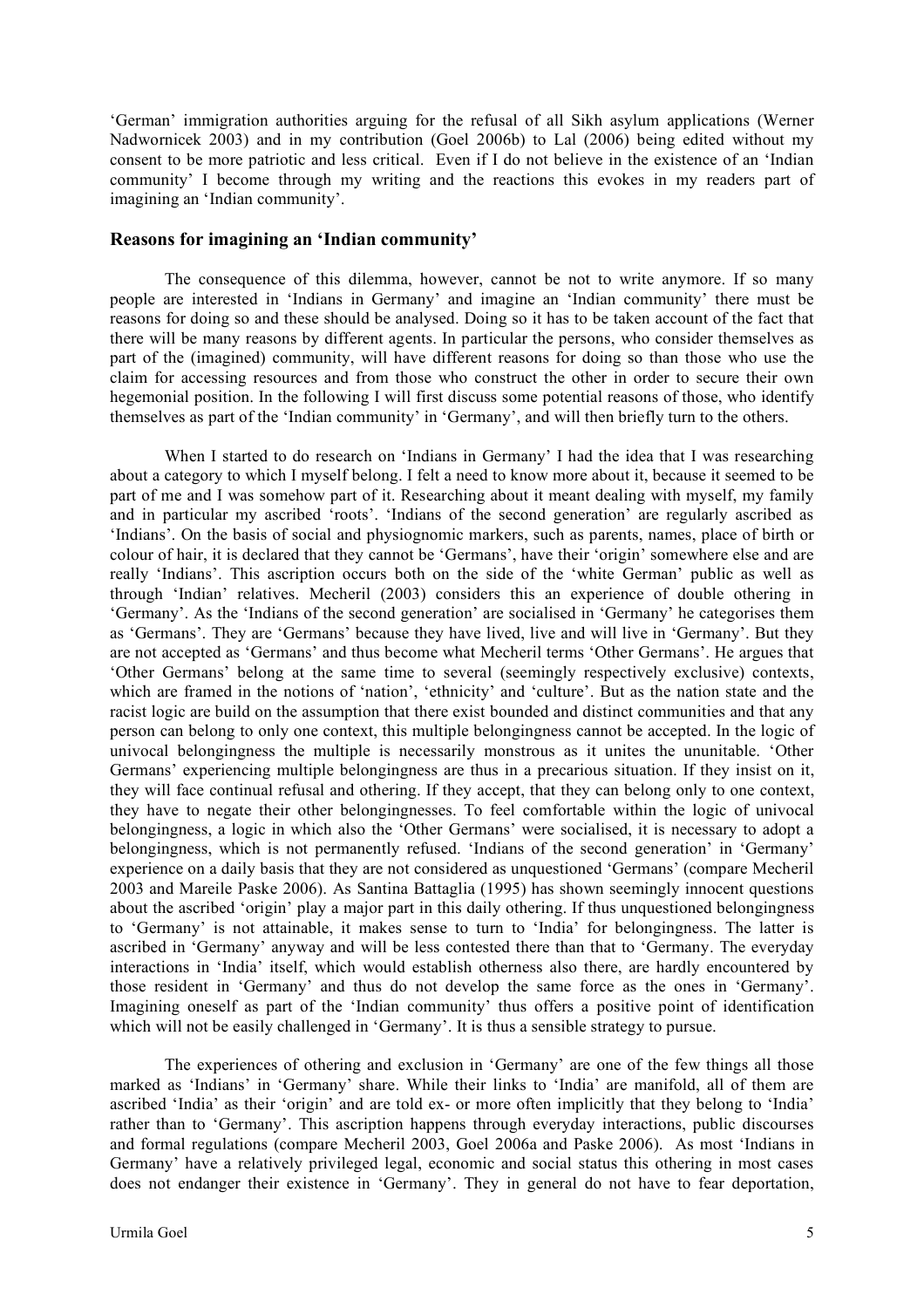hardly face violent racist attacks and have enough economic and social resources to create safe spaces for themselves. Accordingly, many can adopt the strategy of negating experiences of exclusion (compare Rava in Mecheril 2003 and Binod in Paske 2006), attempt assimilation as far as possible and refer back to being 'Indian' as an uncontested identity. In this context imagining an 'Indian community' and representing it is often also a deliberate attempt to distinguish oneself from other 'ethnic minority communities', which are less privileged and even more othered and excluded. In the interviews this was done in particular with respect to those marked as 'Turks', who by several interviewees were described as less well 'integrated' and more 'problematic' migrants than the 'Indians'. Similarly, differences towards 'Tamils' and 'Afghans' were emphasised and in some cases also to 'Punjabis', who are by many believed to be less 'integrated'.

Another thing common to all those marked as 'Indians in Germany' is that an experience of migration is part of their memory, either directly as they themselves migrated or indirectly because they were told about it as part of the family history. Part of migration is leaving the familiar and living with the unfamiliar. Even if in the process of settling down the unfamiliar becomes increasingly familiar and the once familiar grows increasingly unfamiliar, there remains for many the longing for the once familiar. Migration also necessarily goes along with establishing transnational connections. Even if there is no actual transnational interaction, the knowledge of being linked to other places than the one where one is living at the moment is there (compare Mecheril 2004). These experiences are common to all migrants and those who consider themselves descendants of migrants, even though the individual forms of the experiences will differ. Some regularly travel to 'India', have close links to relatives there, cultivate an 'Indian' language, 'customs' and/or religion at home. Others do hardly any of this, but still experience an (ascribed) link.

The 'Indians in Germany', however, are in their everyday lifes surrounded mainly by 'white Germans', who do not consider themselves as migrants or the descendants of such. Earlier migration histories of their ancestors have been forgotten, the 'white German' environment is the most familiar, transnational connections are not part of their self-definition. The migrants and those who consider themselves descendants of them can thus not safely refer to the majority of 'white Germans' for an emphatic understanding of their experiences of migration. These can be much better understood by those who share them. One of my interviewees described this as there being among 'Indians in Germany' a*"familiarity without the need of explanation".* Imagining oneself as part of an 'Indian community' gives one a space of imagined familiarity and shared experiences. It also constitutes a space where these experiences can be negotiated and conserved as part of the own identity. Considering oneself as an 'Indian in Germany', who belongs to a community, enables a positive identification which takes account of these own experiences.

These are thus several reasons why the idea of an 'Indian community' is readily accepted by many individuals, who are considered to be part of it (although as Paske 2006 illustrates there are also other ways of dealing with the experiences of othering and exclusion). To establish the notion of an 'Indian community' it, however, also needs discourses, institutions and people who support it actively. Among the latter are those, who Brubaker (2004a and b) calls 'ethnic entrepreneurs'. They are those who claim a community in order to attain access to social, political and economic resources by it. The resources aimed for by them are as diverse as the 'Indians in Germany'. Among the goals of mobilisation can be the struggle for legal rights in 'Germany' and 'India', as for example dual citizenship, anti-discrimination legislation or property rights. The aims can also be the inclusion in institutional bodies, such as NRI (Non-Resident Indians) meetings in 'India' or 'intercultural' consultations in 'Germany'. They can be an attempt to get a voice in public discourses, for example to be recognised by the media, get a publication funded or secure an electorate. The resources pursued can also be more individualistic as in the case of aiming for increcased private economic, social or political status. Nationalist and in particular Hindu-nationalist organisations in 'India' also attempt to mobilise 'Indian communities' abroad to increase their political impact and attain financial resources. In the logic of univocal belongingness and racism there are manifold reasons for claiming and mobilising an 'ethnic community' as many resources are tied to being part of a 'community' (compare Heft and Goel 2006, 5 as well as Brubaker 2004b and 2005).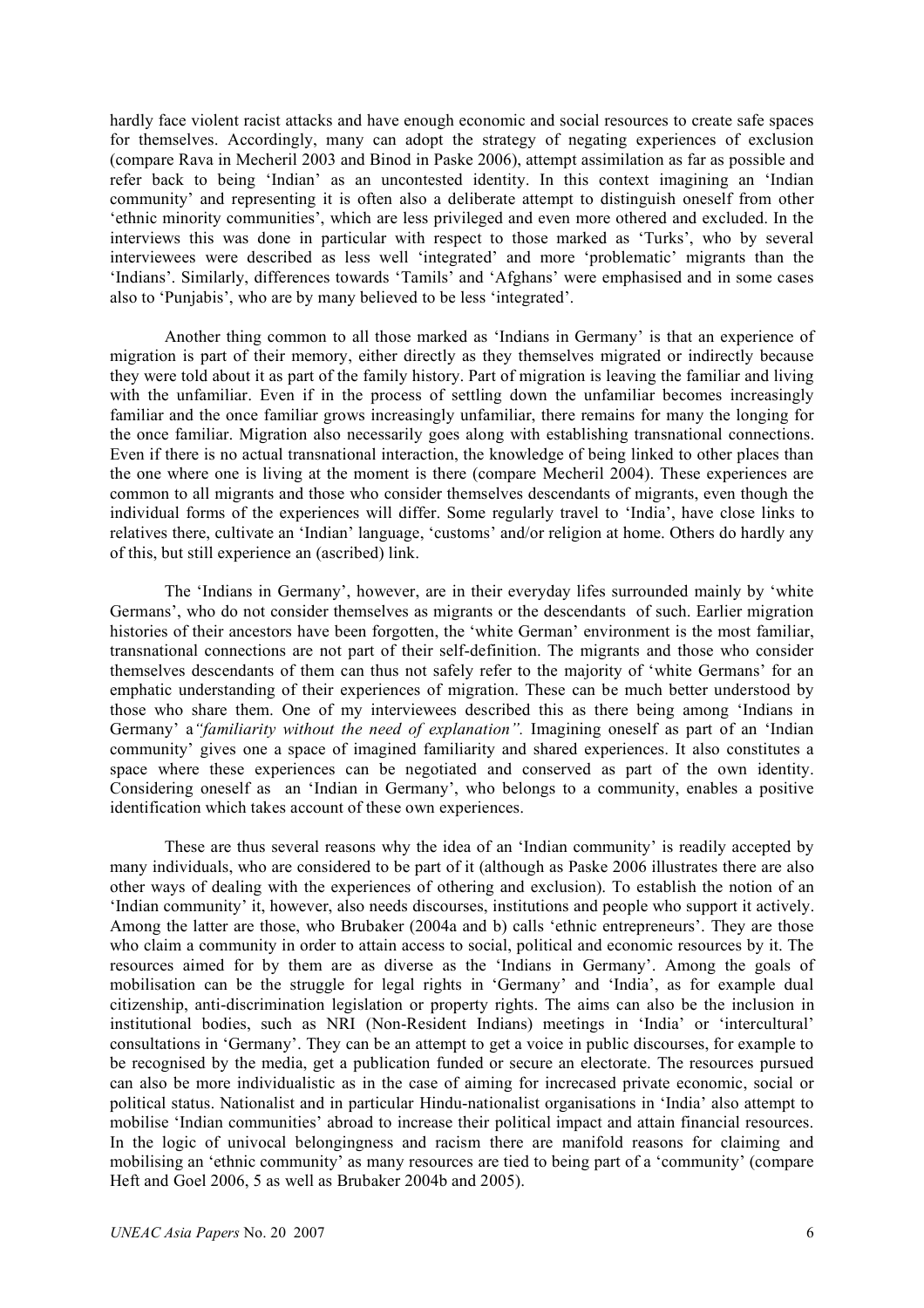Discussing thus the reasons why from the perspectives of those categorised as 'Indians in Germany' it makes sense to imagine such a community, it needs to be remembered that the 'white Germans' are part of this imagination as well. They are the ones who participate in the privileges and hegemonial power of the racist structuring of the society (compare Eggers et al 2005). In order to keep their privileged hegemonial position they need the differentiation between 'us' and the 'other'. In order to secure their 'white' status the position of the 'ethnic minority communities' has to be perpetuated. The 'white Germans' thus not only ascribe 'Other Germans' the status of 'Indians' they also profit structurally from this imagination even if they individually may not perceive this link or intend it.

For example, the continued ascription of migrated nurses (compare Goel forthcoming) as 'Indians' keeps them on the margin of the 'German' society and labour market. The 'Indian' nurses form a flexible resource to regulate the former, acting as a puffer for the changes in the demand for labour. In times when there is a shortage of health workers, they are recruited. When there are too many 'white German' nurses than the 'Indians' are blamed for this and if legally possible, their work permit is not extended. The 'Indian' nurses are thus used to secure and stabilise the hegemonial position of the 'white' nurses, patients and health system. In order for this to be successful they need to stay the others.

#### **Consequences for research**

Even if there is no 'Indian community' in 'Germany', because those categorised as being part of it are far too diverse, have too little in common for close socio-emotional relationships and do not engage in collective actions, it makes sense to imagine the existence of a community. It provides emotional, social, economic and political resources or at least the idea of them to many. It accordingly also makes sense for research to deal with (imagined) communities. But rather than assume the existence of them and analyse their set up, actions, etc., the processes of their imagination, their functions and consequences should be in the focus of attention. Rather than focussing in essentialist tradition on the 'origin' of the othered it should be analysed how the 'origin' gains its importance in public discourses, institutions and social practices. It needs to be understood why somebody is defined as 'Indian', is linked to 'India' and accepts this ascription. The underlying mechanisms of exclusion and othering, which secure the 'white' hegemonial power, need to be analysed. The place of residence 'Germany' and its functionings consequently gain in importance when dealing with the 'other' (compare Said 1978), the so-called 'Indians'.

In my own research I have taken this step from focussing on the 'nature' of 'Indians in Germany' towards the experiences of those marked as 'Indians in Germany' and the mechanisms behind these. In order to access resources I, however, still also refer to more essentialist notions. If I do not, I have more difficulties in accessing funding, finding a department or institution to which my research fits and I am less comprehensible to the public. The logic of dividing the world into bounded communities remains very powerful, also in the framing of research.

### **Bibliography**

- Anderson, Benedict (1991), *Imagined Communities - Reflections on the Origin and Spread of Nationalism*, Revised Edition, London.
- Ballard, Roger (ed.) (1994), *Desh Pardesh - The South Asian presence in Britain*, London.
- Barth, Fredrik (1969), *Ethnic Groups and Boundaries*, Boston.
- Battaglia, Santina (1995), "Interaktive Konstruktion von Fremdheit. Alltagskommunikation von Menschen binationaler Abstammung", in: *Journal für Psychologie*, 3/3, 16-23.
- Brah, Avtar (1996), *Cartographies of Diaspora - Contesting identities*, London.
- Brosius, Christiane and Urmila Goel (2006, eds.), *masala.de - Menschen aus Südasien in Deutschland*, Heidelberg: Draupadi-Verlag.